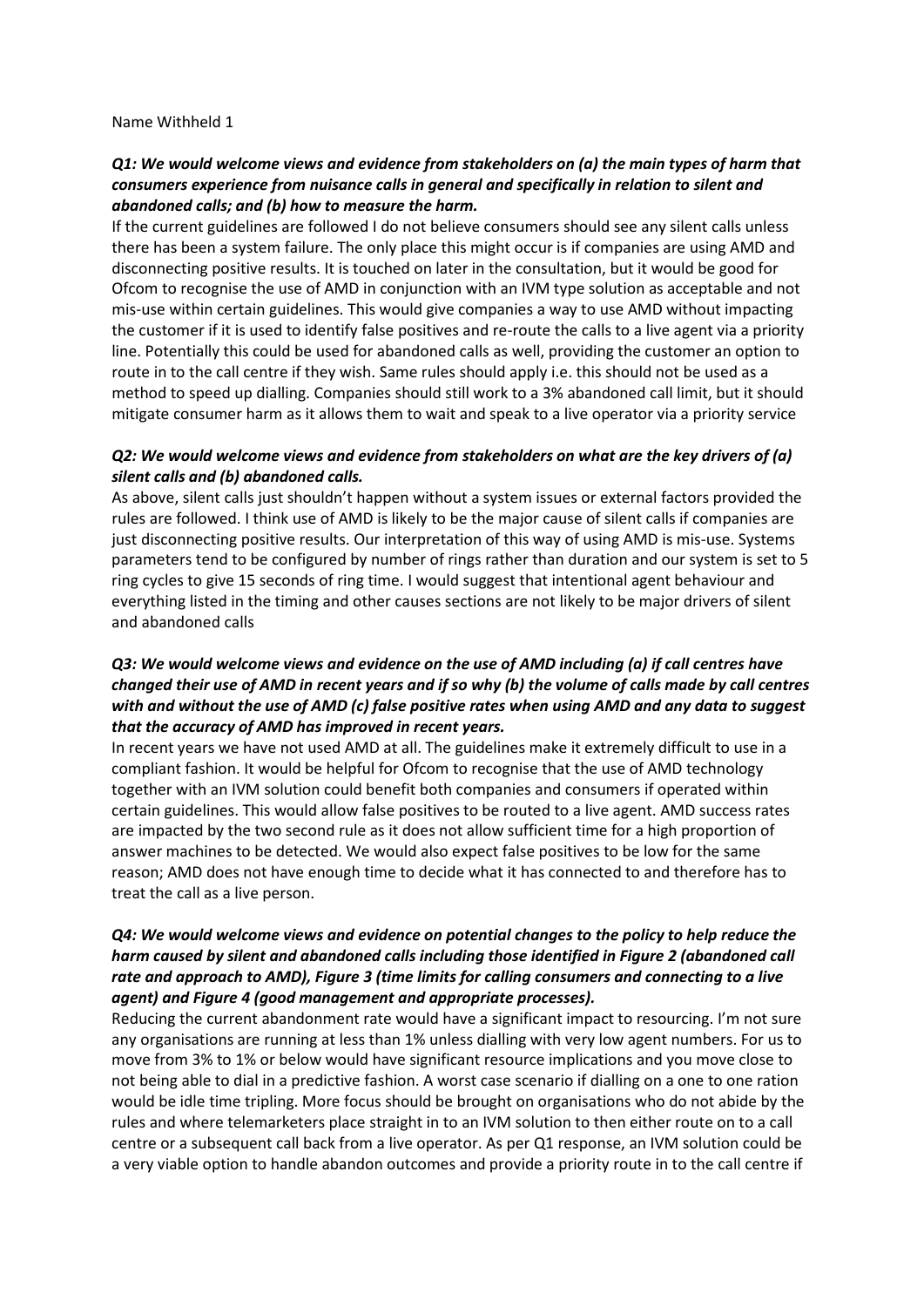the consumer wishes to take this option. Silent calls should be 0% anyway and I thought the current guidelines covered this, it is certainly our interpretation. If you have to connect to a live operator or message within 2 seconds there should be no silent calls unless there has been some sort of system or process failure.

## *Q5: We would welcome views and evidence on potential changes that could be made to the policy relating to the a) current five general examples of persistent misuse (misuse of automated calling systems; number-scanning; misuse of a CLI facility; misuse for dishonest gain – scams; and misuse of allocated telephone numbers) or b) other examples of persistent misuse.*

I would agree solutions where a customer is put in to IVM and immediately placed on hold are misuse. Ofcom need to clearly differentiate between this and legitimate uses e.g. use of an automated IVM solution as part of a Fraud detection process that might result in the call needing to be rerouted to the call centre. There should be some guidelines to ensure these calls are then prioritised appropriately to minimise any wait time, but it should not be classed as mis-use. A checklist and practice guide would definitely be useful as it is felt many of the current guidelines can be open to interpretation and do not cover all scenarios; IVM use is a good example of this. It would also be helpful for Ofcom to define what exactly unsociable hours are. I'm not sure why using localised CLI to improve chances of the consumer answering can be considered mis-use in non-marketing scenarios. If we are trying to contact a customer to help address a potential Fraud issue or provide support if they are in financial difficulties, it should be considered a legitimate way of maximising the probability of contact. Even more important in this type of scenario as consumers will deliberately screen calls from another area code or non-geo as they believe it to be a marketing call.

# *Q6: We have not identified any significant changes to this section of the policy, relating to the issuing of notifications, at this stage. However, we welcome views and evidence from stakeholders on any changes they consider may improve the understanding or clarity of this section of the policy.*

Nothing to add here

## *Q7: We would welcome information on the current operation of the outbound call centre market, in particular:*

**•** *The size of the current outbound calling market e.g. the annual number of calls made as well as the value.* 

**•** *The size of total annual costs in the outbound market (where possible split by operating costs and capital costs (or depreciation)).* 

- *The average costs per call/per agent (or per agent hour).*
- *The split of call centre locations (domestic or overseas) that make calls to UK numbers.*

*Q8: We would welcome any initial views and evidence on the potential costs and benefits of any of the potential changes to the policy. In particular, whether any of the potential changes would:*  **•** *require investment in new technology or other capital costs;* 

- *have an impact on efficiency and operating costs;*
- *have an impact on call-centre costs or call-centre prices (to their clients);*
- *affect competition in the call-centre market; and*
- *have a different impact on different types of call centre, and if so, what factors affect the level of impact.*